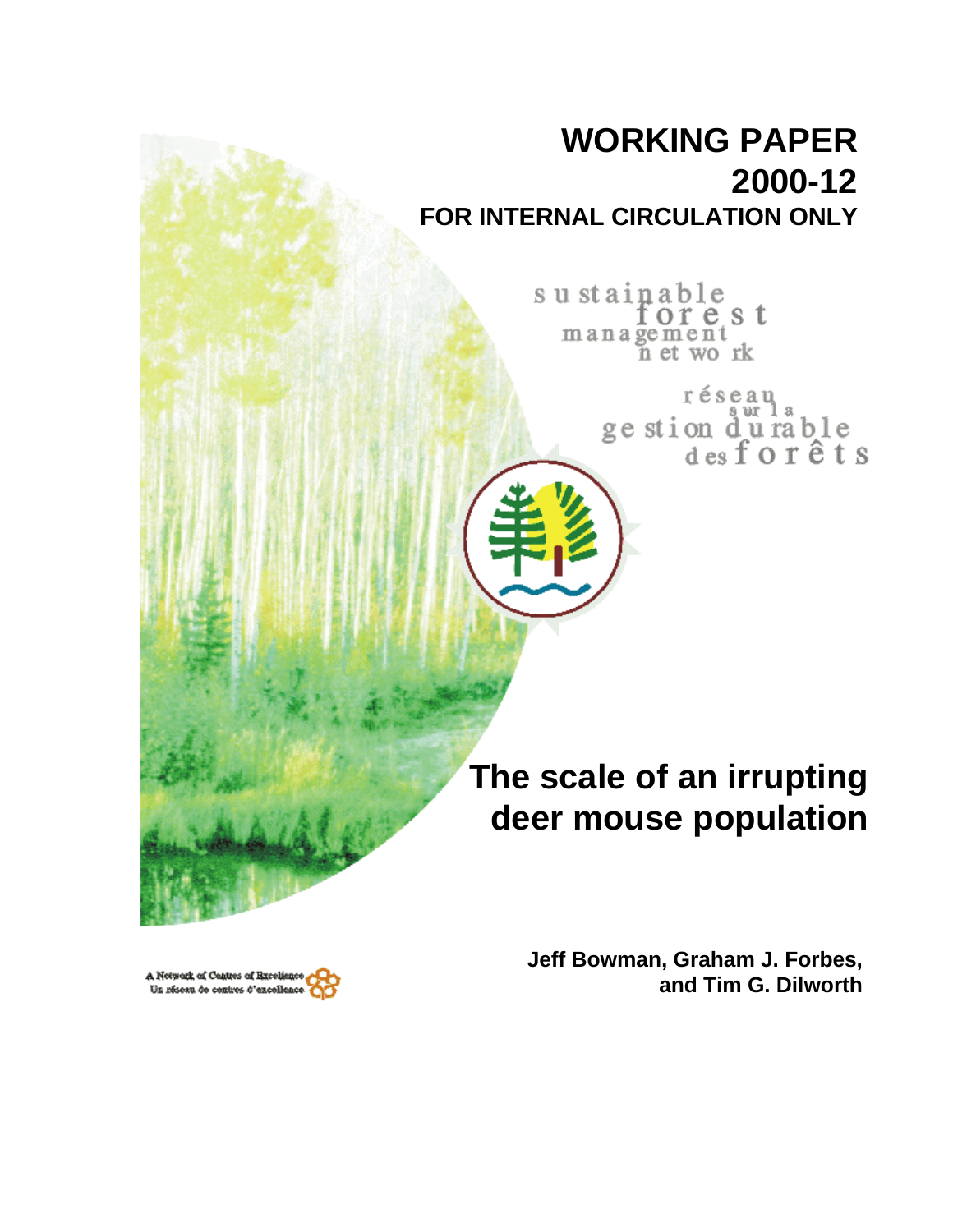For copies of this or other SFM publications contact:

Sustainable Forest Management Network G208 Biological Sciences Building University of Alberta Edmonton, Alberta, T6G 2E9 Ph: (780) 492 6659 Fax: (780) 492 8160 http://www.ualberta.ca/sfm

This working paper is published by the Sustainable Forest Management Network. All Network researchers are invited to present ideas and research results in this forum to accelerate their application and to foster interdisciplinary discussion on knowledge, strategies and tools leading to sustainable management of Canada's boreal forest. Working Papers are published without peer review.

**This is an internal document of the SFM Network. Do not cite this Working Paper without the expressed written consent of the author(s)**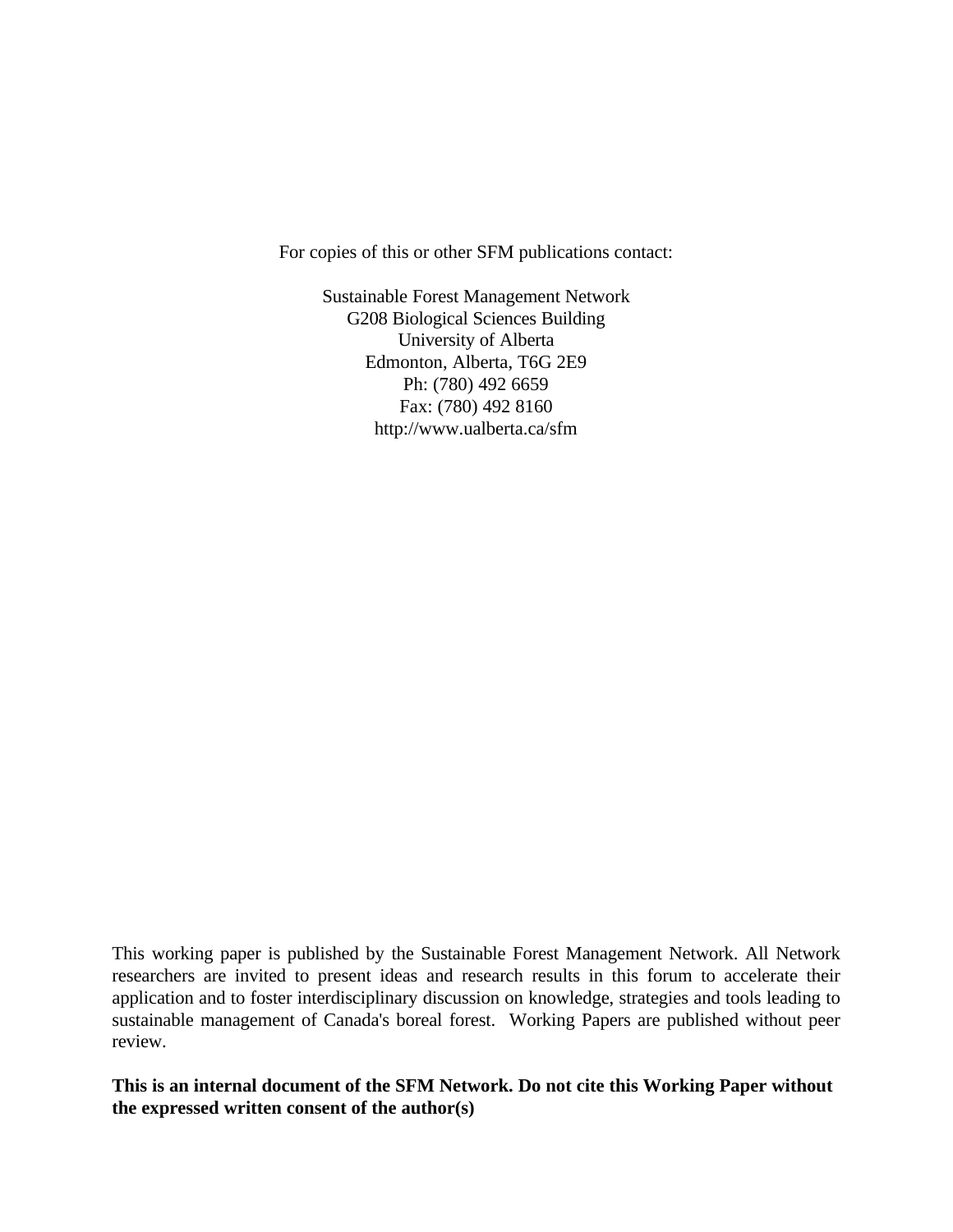Jeff Bowman Department of Biology, Carleton University, 1125 Colonel By Drive, Ottawa, ON, Canada (613) 520-2600 x 4424, FAX (613) 520-2569

#### SCALE OF AN IRRUPTING DEER

MOUSE POPULATION

Jeff Bowman\*, Graham J. Forbes, and Tim G. Dilworth

*New Brunswick Cooperative Fish and Wildlife Research Unit, University of New Brunswick, Fredericton, NB, Canada Present address of JB: Department of Biology, Carleton University,*

## *Ottawa, ON, Canada, K1S 5B6*

We assessed the spatial and temporal pattern and scale of an irruption by a population of deer mice, *Peromyscus maniculatus* in the summer of 1997 in New Brunswick, Canada. We tested the prediction that spatial scales finer than the extent of the irruption would not reveal domains of population growth. Increases in the abundance of mice were seen across an extensive set of study grids (separated by > 15 linear km): however, growth rates were spatially autocorrelated over short distances (< 300 m). The extensive irruption may have been a result of finer-scale irruptions occurring simultaneously.

Key words: deer mouse, domain, hierarchy, irruption, *Peromyscus maniculatus*, population dynamics, scale, small mammal, spatial autocorrelation, synchrony

\**Correspondent: jbowman@canada.com*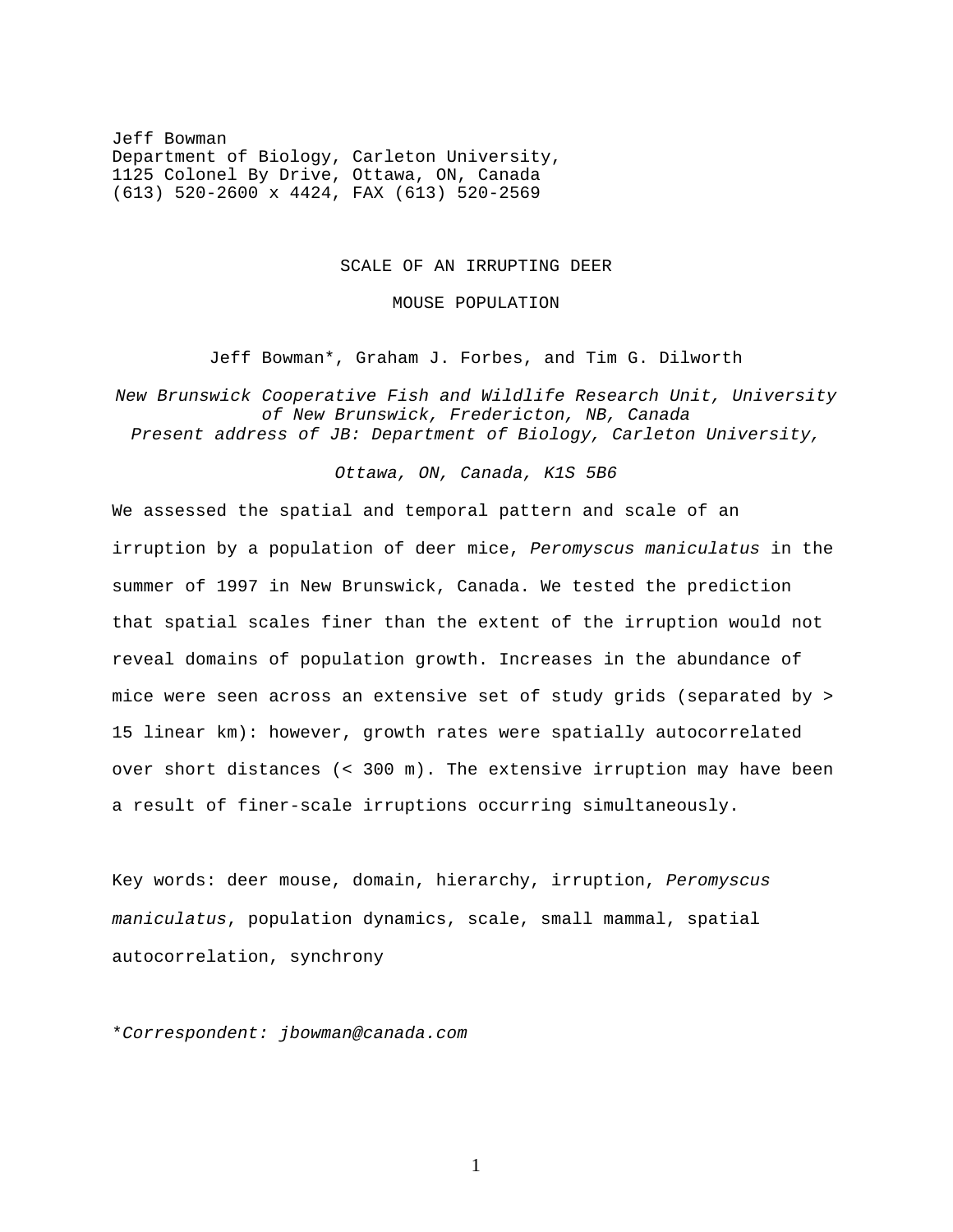An understanding of the spatial and temporal scale of population dynamics can give us insight into the processes that contribute to the dynamics (Steen et al. 1996). For example, populations can fluctuate in abundance synchronously over large regions, a phenomenon considered to be a response to some region-wide process (e.g., Moran 1953, Myrberget 1973, Ranta et al. 1995). Conversely, some populations exhibit fine-scaled variability in demographic parameters, a phenomenon that suggests the contribution of local, rather than regional, processes (e.g., Bowman et al. 2000, Krohne and Burgin 1990, Montgomery 1989).

Studies that demonstrate either broad synchrony or finer variability in spatial population dynamics often are unable to detect whether populations exhibit levels of organization at other scales (e.g., Steen et al. 1996). This is due, in part, to the infrequent use of cross-scale research designs. Although small-mammal researchers often use single scales of observation to explain spatial population dynamics, multiple levels of spatial dynamics have been suggested (e.g., Goodwin and Fahrig 1998, Holling 1992).

The deer mouse (*Peromyscus maniculatus*) is a non-cyclic species that can occur at very high numbers in some years, likely in response to mast-crop production (Catlett and Brown 1961, Fryxell et al. 1998, Gashwiler 1979, Grant 1976, Herman and Scott 1984, Wolff 1996). One such irruption was observed during a study of small-mammal population ecology in New Brunswick, Canada. The study used a set of nested grids, which gave us the opportunity to assess this irruption across a range of spatial scales. It was known from conducting field work that the irruption was widespread, much like a synchronous regional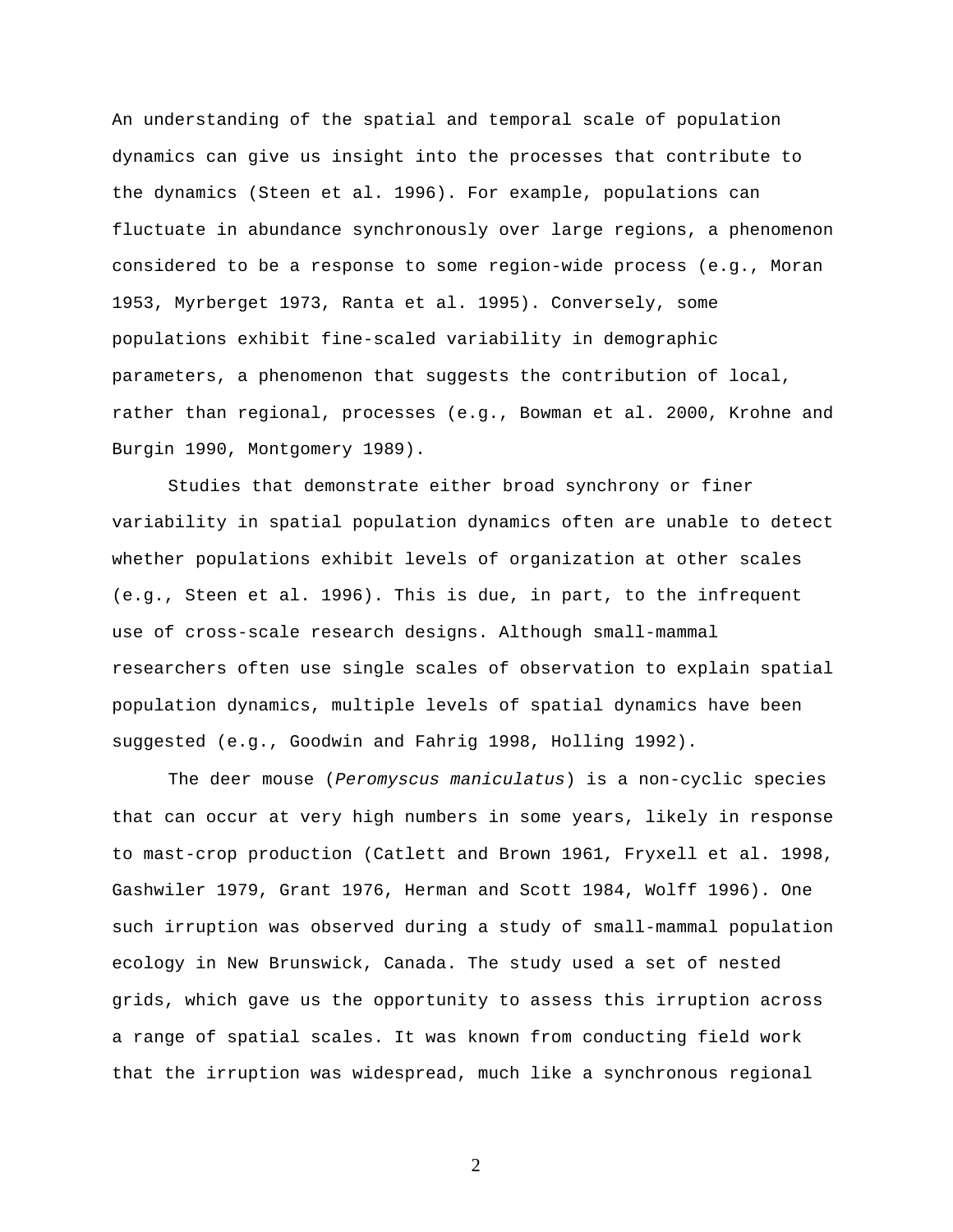event. We expected the spatial domain of population growth to coincide with the extent of the irruption. Spatial domain refers to the area over which a process occurs (e.g., Holling 1992). Thus, we predicted that spatial scales finer than the extent of the irruption would not reveal domains of population growth.

#### METHODS

The study was conducted on the private industrial forest of Fraser Papers Inc., in the Appalachian forest of northwestern New Brunswick (47°N, 67°W). Upland sites were dominated by an overstory of sugar maple (*Acer saccharum*), yellow birch (*Betula alleghaniensis*), and American beech (*Fagus grandifolia*). Lowland sites were dominated by black spruce (*Picea mariana*), white spruce (*Picea glauca*), and balsam fir (*Abies balsamea*).

We selected a 4900-ha forested landscape that was managed with a low intensity for forest products (e.g., < 15% recent clear cuts or softwood plantations). A set of nested grids was used to sample the 4900-ha landscape for small mammals (Fig. 1). The largest grid had a sampling grain of 1000 m and an extent of 4900 ha (8 x 8; 64 points). Here, grain refers to the minimum distance between sample points, whereas extent refers to the area covered by the samples (e.g., Wiens 1989). Nested within the large grid was a smaller grid with a grain of 250 m and an extent of 310 ha (8 x 8; 64 points) and a 3rd grid with a grain of 125 m and an extent of 31 ha  $(5 \times 6; 30 \text{ points})$ . For sampling reasons points were not established within 50 m of roads or water bodies, and the topography of the area was uneven, so some irregularities existed in the shape of the grids. At the top end, our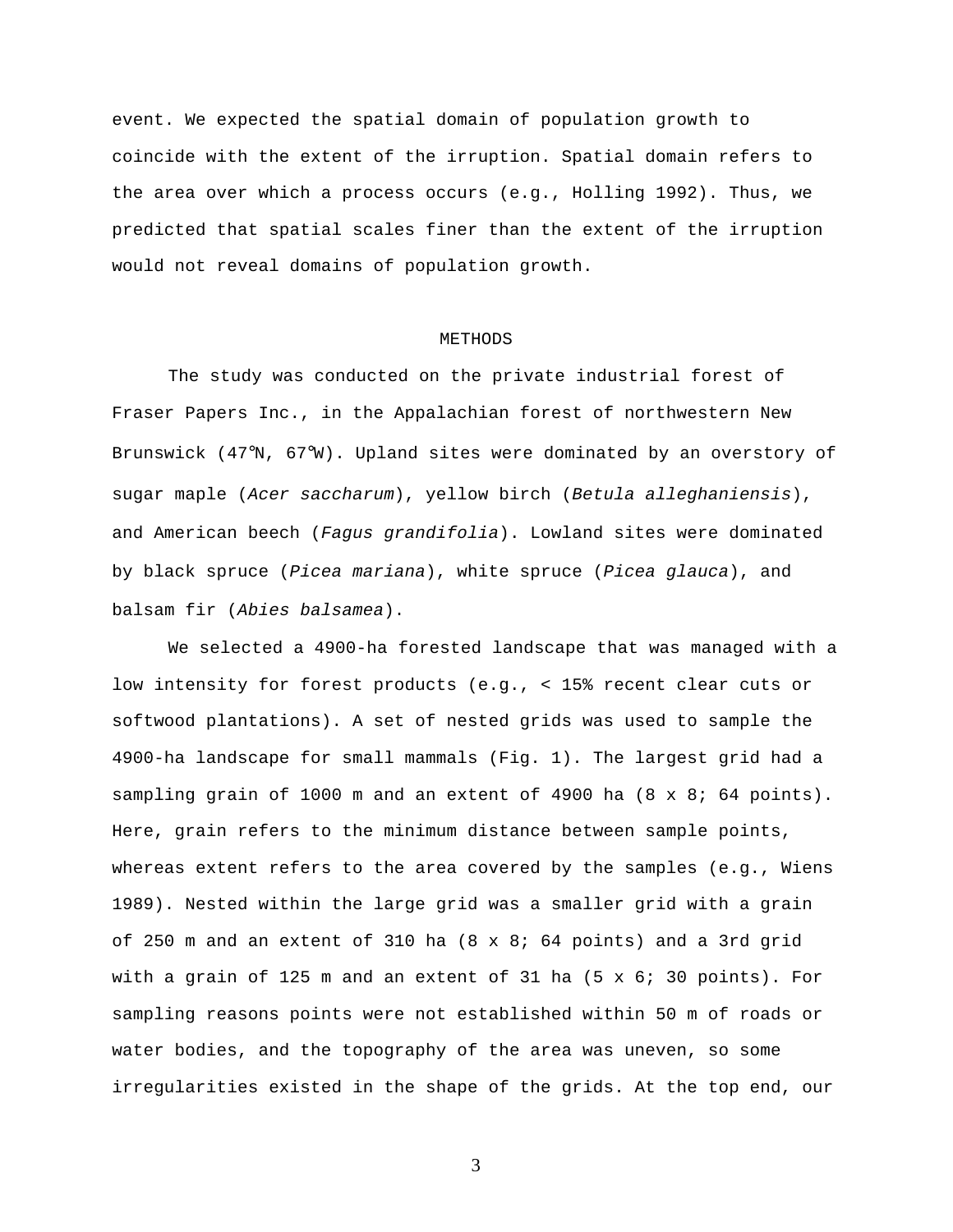choice of scales was a logistical one; we could not survey more than 4900 ha. The finer scales were chosen for biological reasons with the smallest of these finer than Morris' (1992) dispersal scale. At a site approximately 15-km north of these nested grids, another 8 x 8 grid (250-m grain, 310 ha extent) also was sampled for small mammals. Other aspects of the study design were described by Bowman et al. (2000).

We trapped the sample points to estimate small-mammal abundance in spring and fall beginning in fall 1996. Five Victor Tin-Cat multiple-capture live traps (Woodstream Corp., Lititz, PA, USA) were used to survey each sample point. One trap was placed at point center, and 4 other traps were placed at each cardinal direction, 35 m from center (Fig. 1 inset). The 5-trap array was designed to survey a 50-m radius around each point. All traps were placed in 'most likely runway' positions and prebaited for three days with oats and sunflower hearts. Traps were then set for 4 consecutive nights. Therefore, a single point took 7 days to sample: 3 nights of prebaiting and 4 nights of trapping. The number of sampling points precluded us from trapping all the points simultaneously. Trapping on the largest grid (1000-m grain) spanned 3 of the 7-day periods, whereas the smaller grids were trapped within 1 or 2 periods and we assumed a negligible temporal drift in the samples. Captured animals were weighed, identified to species and sex, checked for reproductive condition, marked with a 1-g monel ear tag (National Band and Tag Co., Newport, KA, USA) and released.

To study the dynamics of the deer mouse irruption, we first calculated capture rates of deer mice across all sites and trapping sessions to evaluate the synchrony of the increase in deer mouse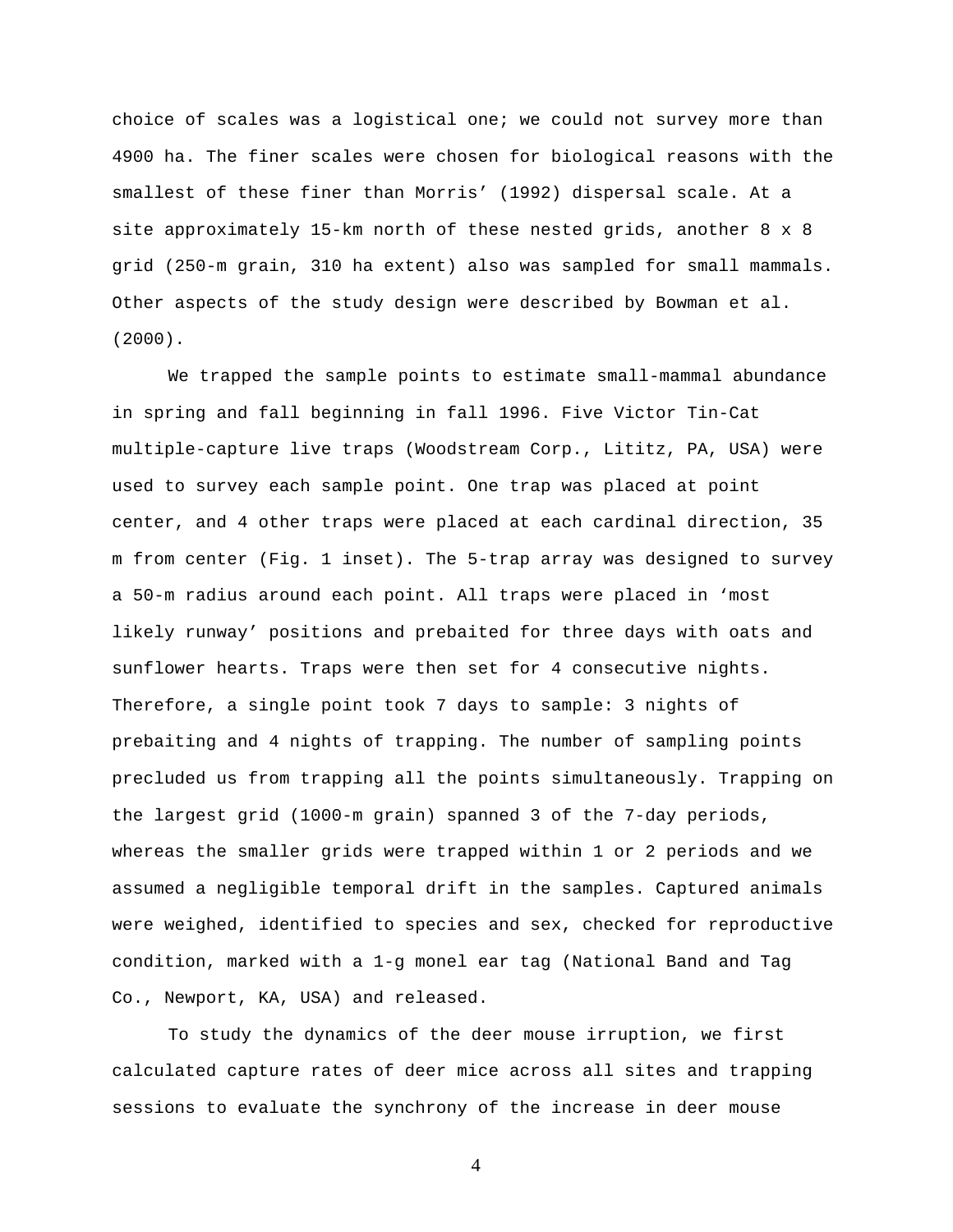abundance. Next, we determined growth rates of deer mouse populations for each sample point within the nested grids. Growth rates were calculated for the period between each sampling session (i.e, fall trapping, winter growth period, spring trapping, summer growth period). Growth rates were calculated as:  $log_{10}(10 + X_{t+1}) - log_{10}(10 +$  $X_t$ ), where X was the abundance of deer mice at each point (Steen et al. 1996). The 125-m grain grid was not sampled in fall 1996, so raw abundance data from spring 1997 were used as a surrogate for growth rates on this grid during winter 1996--97.

To test our prediction that spatial scales finer than the extent of the irruption would not reveal domains of population growth, it was necessary to determine these spatial domains. Population growth is a contagious process, which should be positively autocorrelated in space (Legendre and Fortin 1989). We assume that the distance of the positive autocorrelation indicates a spatial domain for the process (e.g., Legendre and Fortin 1989, Steen et al. 1996). Positive autocorrelation in population growth rates over distances much shorter than the extent of the deer mouse irruption would suggest that the irruption was an aggregate of finer-scale processes. We assumed deer mouse populations were isotropic in their structure, and so we developed all-directional correlograms (Moran's I; Legendre and Fortin 1989) to study patterns of spatial autocorrelation for species abundances in each of the three reference-area study grids (125-m, 250-m, and 1000-m grains). Methods for developing the correlograms and testing for significance followed those of Bowman et al. (2000). Briefly, the technique involves assessing the strength of correlations between a variable and its value lagged in space. Thus, the coefficient for Moran's I is analogous to a Pearson *r*. In a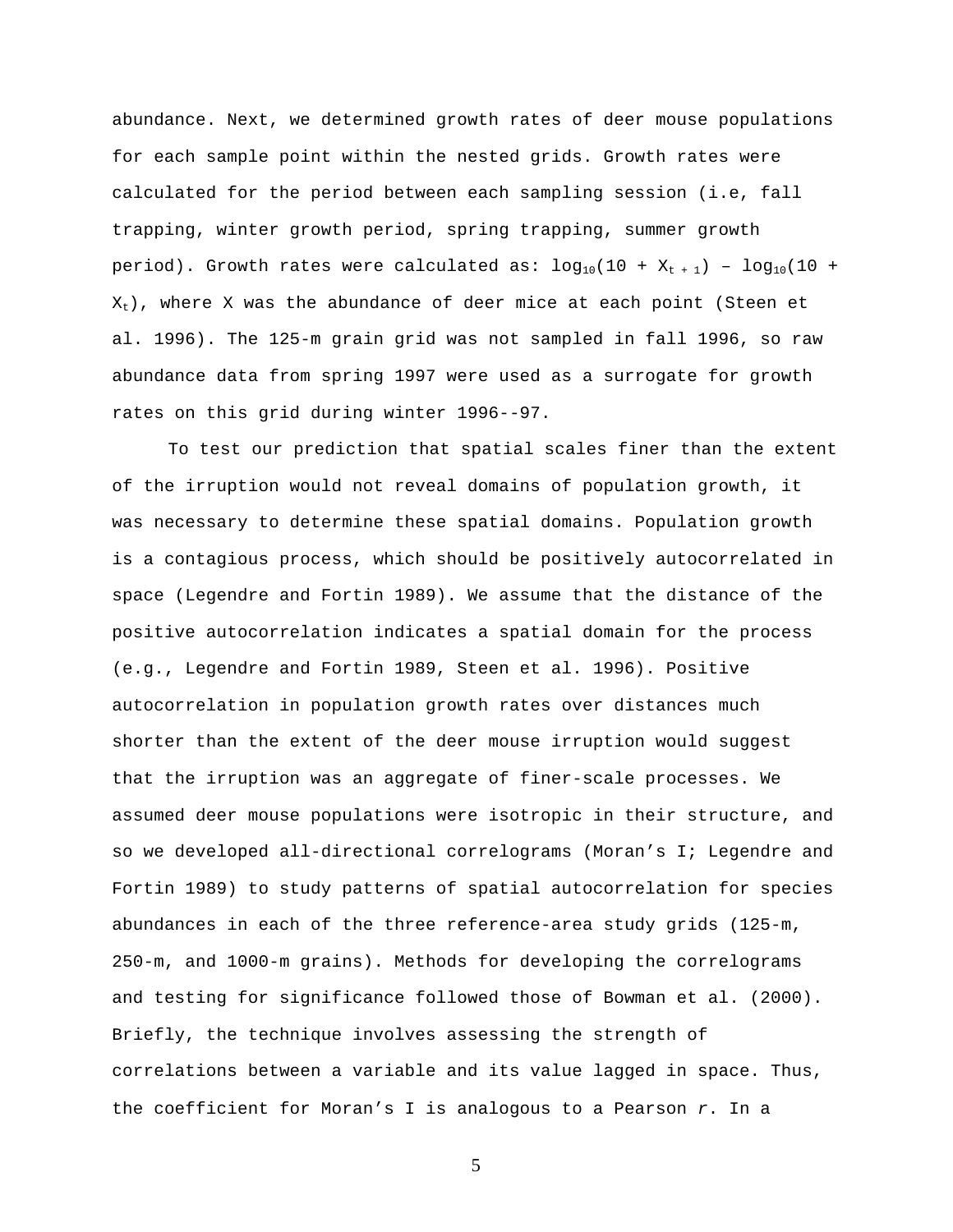correlogram, coefficients are calculated for each distance class simultaneously, and so tests of significance require the Bonferroni correction (Legendre and Fortin 1989). Bonferroni-corrected significance suggests that the shape of the correlogram can be interpreted as important. Data analysis was conducted using S-Plus 2000 (MathSoft Inc., Seattle, WA, USA).

## RESULTS

In 23,820 trapnights carried out during the study, we captured > 7000 small mammals, including > 1800 deer mice. Deer mouse populations underwent a several-fold increase in abundance, and subsequent decline during the study (Fig. 2). The increase took place during summer 1997, and the decline during winter 1998. This irruption event was extensive, occurring synchronously across the entire study area, including an adjacent study site that was approximately 15 km to the north of the nested grids (Fig. 2).

Analysis of structure functions demonstrated that during periods of low population change, growth rates were not autocorrelated at any of the scales that we studied. However, during the deer mouse irruption and during the subsequent summer (1998), population growth rates were positively autocorrelated over relatively short distances (Fig. 3). Only the two finest-scale grids exhibited any autocorrelation in growth rates.

Mean monthly precipitation during the study periods was as follows: summer 1996 (94.3 mm), winter 1996-97 (100.4 mm), summer 1997 (96.7 mm), winter 1997-98 (73.6), summer 1998 (131.7 mm), and winter 1998-99 (83.5 mm).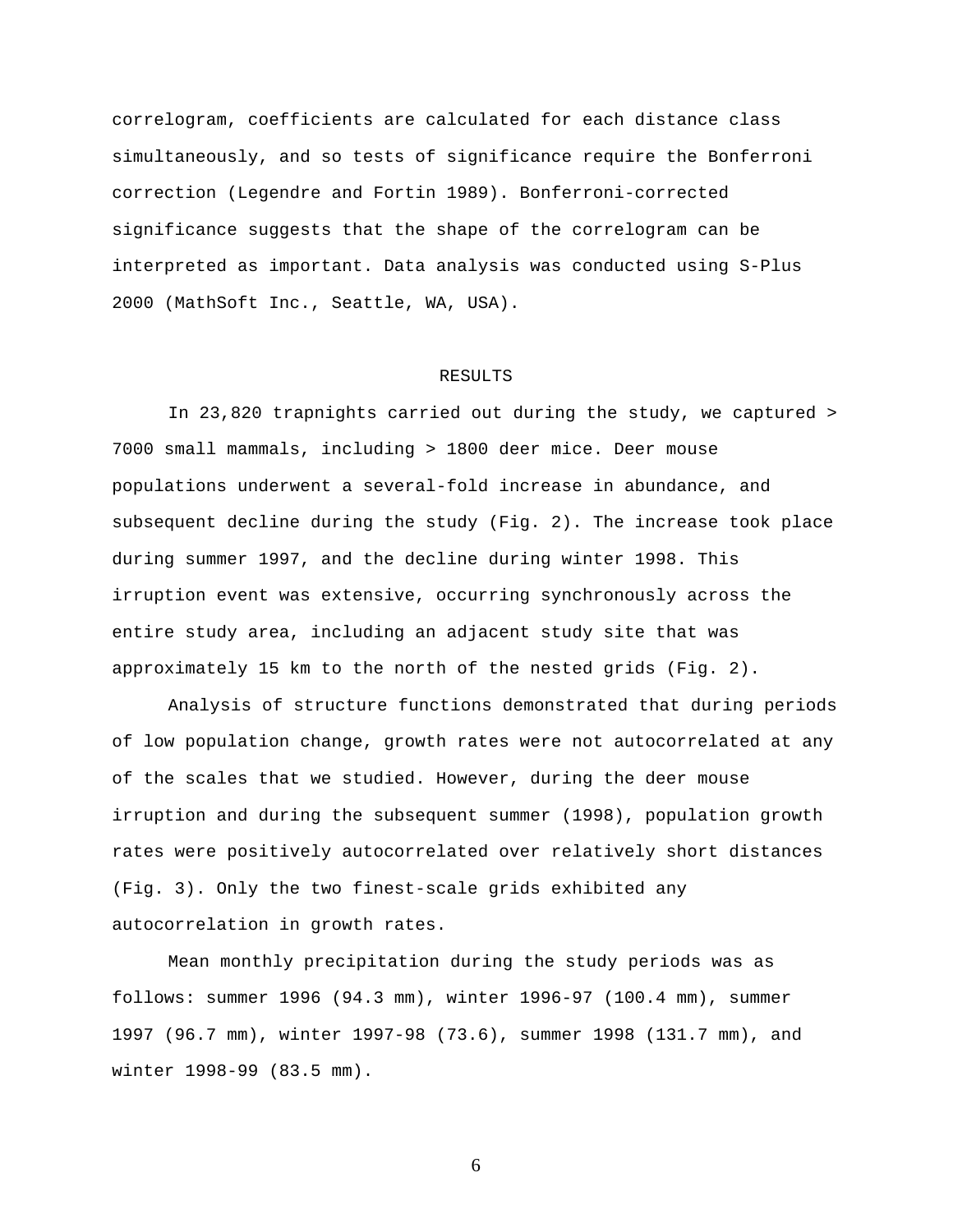# DISCUSSION

We detected a synchronous increase in deer mouse populations across the entire study area, a spatial extent of > 15 linear km. The large-scale process was likely a climatic event that resulted in widespread production of seeds by mast-crop species. Wolff (1996) has demonstrated that deer mice will exhibit winter breeding only following autumns with bountiful mast-crop production. We saw evidence of winter breeding during 1996--97 (Fig. 2). This period of winter breeding may have contributed to the irruption during summer 1997. We have no direct measure of mast production, but winter breeding in itself is evidence of a good mast year the previous fall (Wolff 1996). Mast-producing species in the study area included American beech (*Fagus grandifolia*) and beaked hazel (*Corylus cornuta*).

Although the irruption was extensive, deer mouse populations exhibited relatively fine-scale growth patterns. That is, population growth rates were autocorrelated over distances of < 300 m. This finding supports the idea that many population processes are local in effect (Krohne and Burgin 1990, Montgomery 1989). The locally distributed sites of population growth may correspond to deer mouse sub-populations. Deer mouse sub-populations in our continuouslyforested study area were small in spatial extent (i.e., < 300 m; Bowman et al. 2000).

 Some of the fine-scale variation in growth patterns may have resulted from habitat heterogeneity. However, Bowman (2000) demonstrated that deer mice in the study area exhibit spatial population structure that is independent of vegetation patterns, and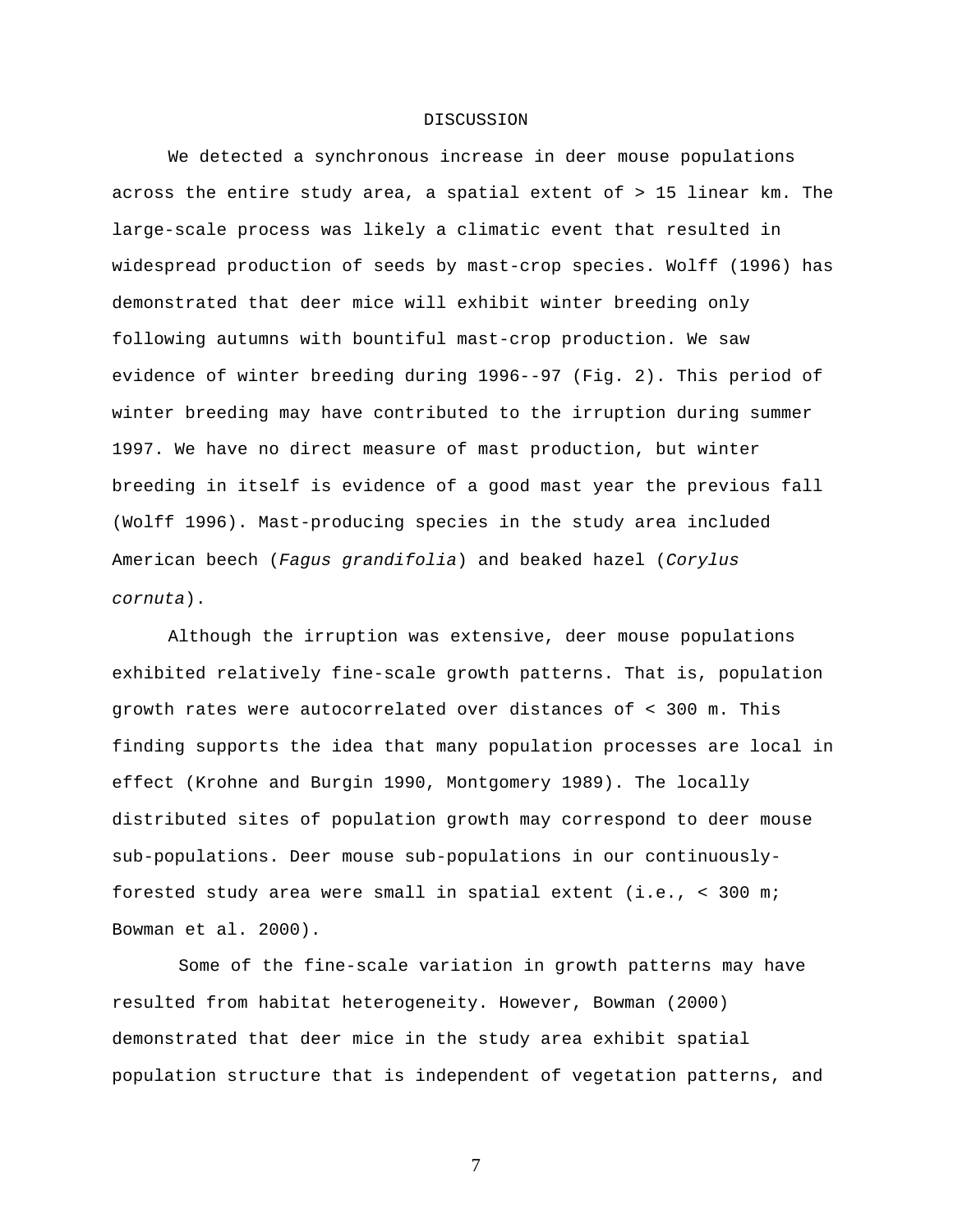that occurs over short distances (< 250 m). Thus, these deer mouse populations are not spatially correlated to vegetation patterns at a scale corresponding to the population growth that we measured (i.e.,  $< 300$  m).

The irruption of deer mouse populations in our study suggests an interesting dynamic. Deer mice irrupted over an extensive area (> 15 linear km), likely in response to some large-scale event (e.g., mast production). Yet, these mouse populations exhibited a domain of population growth over a relatively small spatial extent (< 300 m). Thus, we envision a process whereby the large-scale population irruption was actually an aggregate of a number of small-scale irruptions occurring simultaneously.

### ACKNOWLEDGMENTS

We received funding for this study from a grant to Tony Diamond by the Sustainable Forest Management Network. We also received funding from Fraser Papers Inc., NSERC, the Sir James Dunn Wildlife Research Centre, and Earthworks NB. Cooperators on the project include Stan Boutin, Crissy Corkum, Tony Diamond, Mark Edwards, John Gunn, Sue Hannon, Pete McKinley, Rich Moses, M.-A. Villard, and numerous field assistants.

Warren Ballard, Heather MacPherson, and two anonymous reviewers made helpful suggestions on the manuscript. Parts of this manuscript were prepared using the facilities of the Department of Range, Wildlife, and Fisheries Management, Texas Tech University. Our protocol for capturing and handling animals was approved by the University of New Brunswick Animal Care Committee.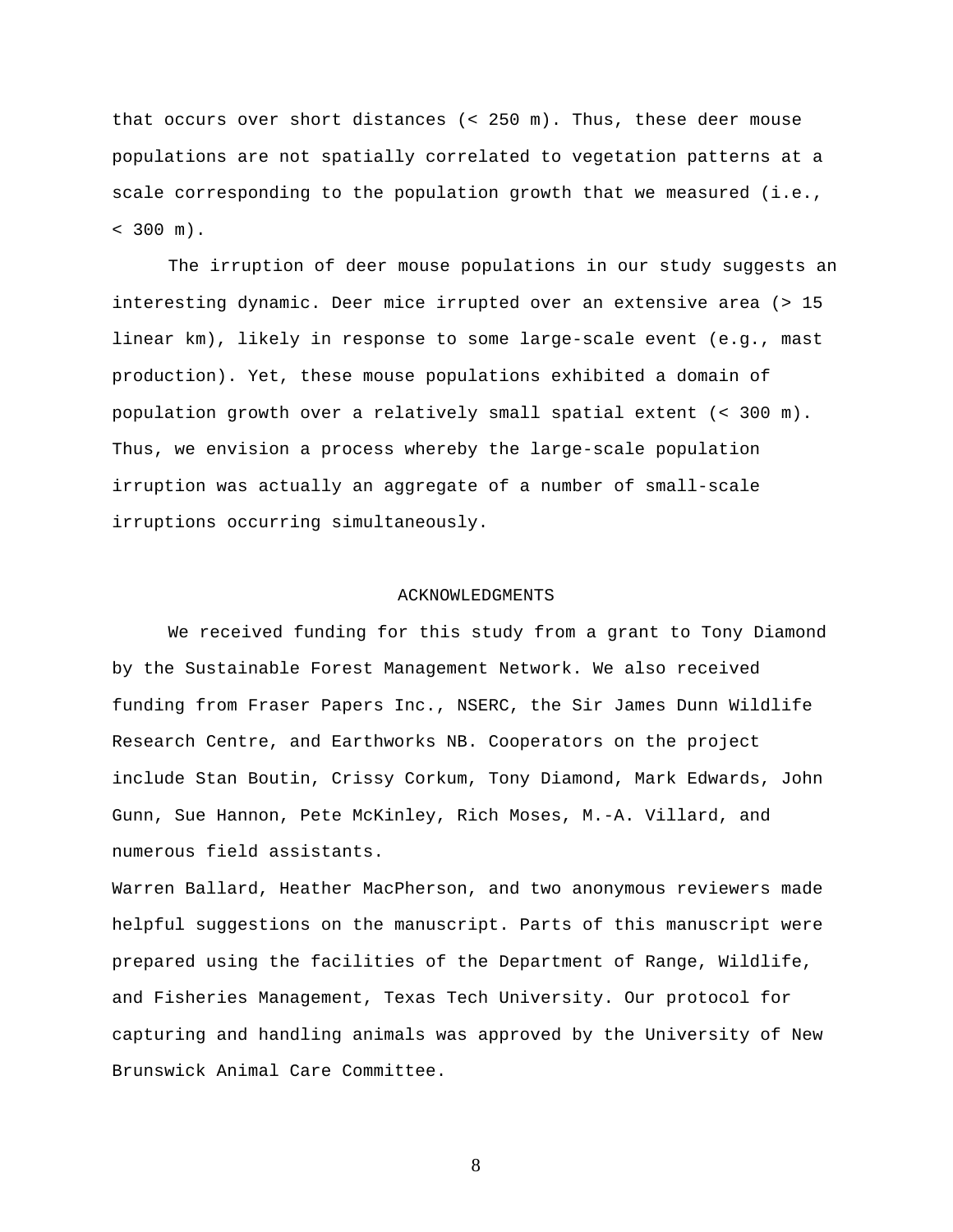# LITERATURE CITED

- Catlett, R. H., and R. Z. Brown. 1961. Unusual abundance of *Peromyscus* at Gothic, Colorado. Journal of Mammalogy 42:415.
- Bowman, J. 2000. The spatial structure of small-mammal populations in a managed forest. Ph.D. dissertation, University of New Brunswick, Fredericton.
- Bowman, J., G. Forbes, and T. Dilworth. 2000. The spatial scale of variability in small-mammal populations. Ecography 23:328--334.
- Fryxell, J. M., J. B. Falls, E. A. Falls, and R. J. Brooks. 1998. Long term dynamics of small-mammal populations in Ontario. Ecology 79:213--225.
- Gashwiler, J. S. 1979. Deer mouse reproduction and its relation to the tree seed crop. The American Midland Naturalist 102:95--104.
- Goodwin, B. J., and L. Fahrig. 1998. Spatial scaling and animal population dynamics. Pp 193--206 *in* Ecological scale: theory and applications (D. L. Peterson and V. T. parker, eds.). Columbia University Press, New York, New York.
- Grant, P. R. 1976. An 11-year study of small mammal populations at Mont St. Hilaire, Quebec. Canadian Journal of Zoology 54:2156-- 2173.
- Herman, T. B., and F. W. Scott. 1984. An unusual decline in the abundance of *Peromyscus maniculatus* in Nova Scotia. Canadian Journal of Zoology 62:175--178.
- Holling, C. S. 1992. Cross-scale morphology, geometry, and dynamics of ecosystems. Ecological Monographs 62:447--502.
- Krohne, D. T., and A. B. Burgin. 1990. The scale of demographic heterogeneity in a population of *Peromyscus leucopus*. Oecologia 82:97--101.
- Legendre, P., and M.-J. Fortin. 1989. Spatial pattern and ecological analysis. Vegetatio 80:107--138.
- Montgomery, W. I. 1989. Population regulation in the wood mouse, *Apodemus sylvaticus*. II. Density dependence in spatial distribution and reproduction. Journal of Animal Ecology 58:477- -494.
- Moran, P. A. P. 1953. The statistical analysis of the Canadian lynx cycle II. Synchronization and meteorology. Australian Journal of Zoology 1:291--298.
- Morris, D. W. 1992. Scales and costs of habitat selection in heterogeneous landscapes. Evolutionary Ecology 6:412--432.
- Myrberget, S. 1973. Geographical synchronism of cycles of small rodents in Norway. Oikos 24:220--224.
- Ranta, E., J. Lindström, and H. Lindén. Synchrony in tetranoid population dynamics. Journal of Animal Ecology 64:764--776.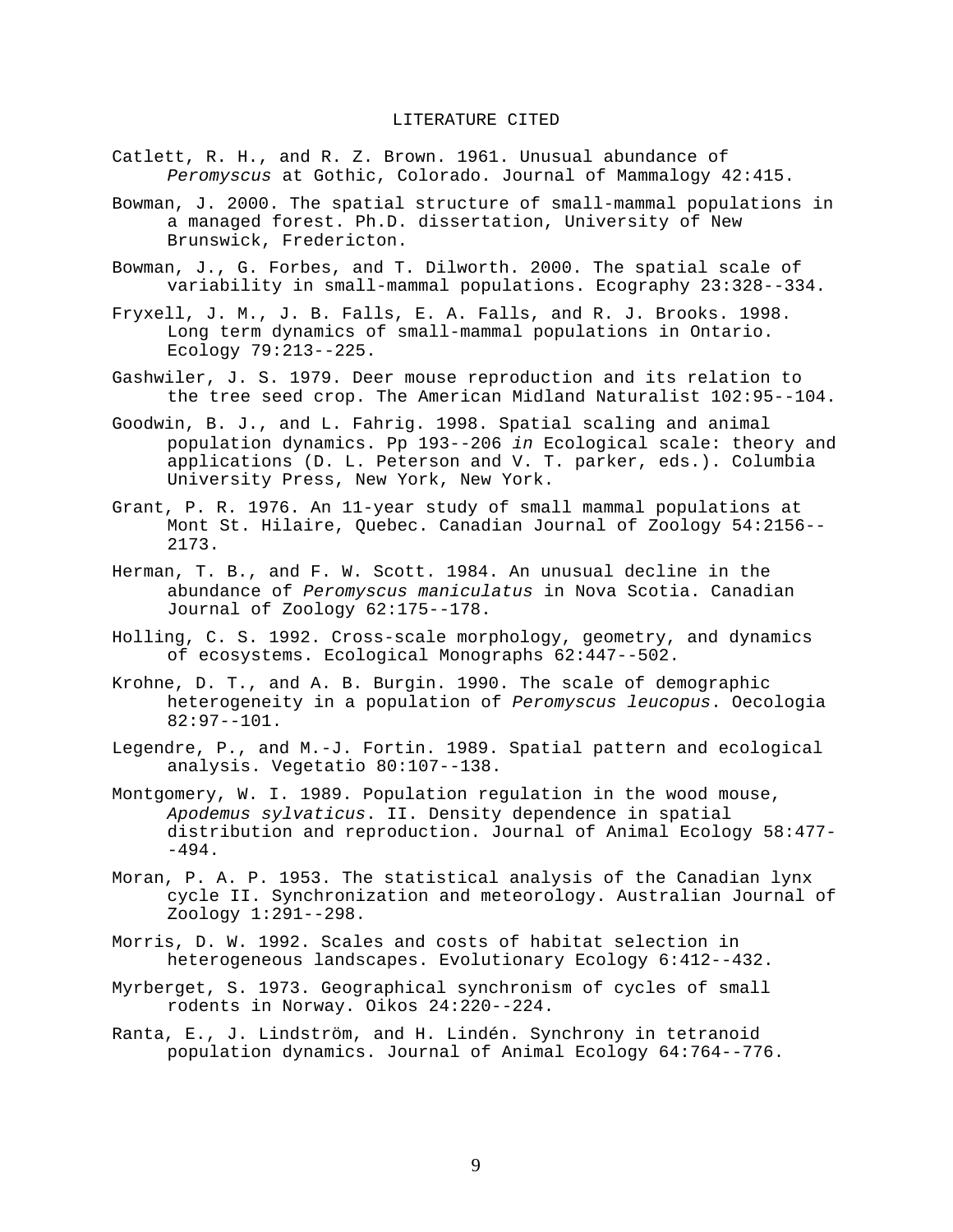- Steen, H., R. A. Ims, and G. A. Sonerud. 1996. Spatial and temporal patterns of small-rodents population dynamics at a regional scale. Ecology 77:2365--2372.
- Wiens, J. A. 1989. Spatial scaling in ecology. Functional Ecology 3:385--397.
- Wolff, J. O. 1996. Population fluctuations of mast-eating rodents are correlated with production of acorns. Journal of Mammalogy 77:850--856.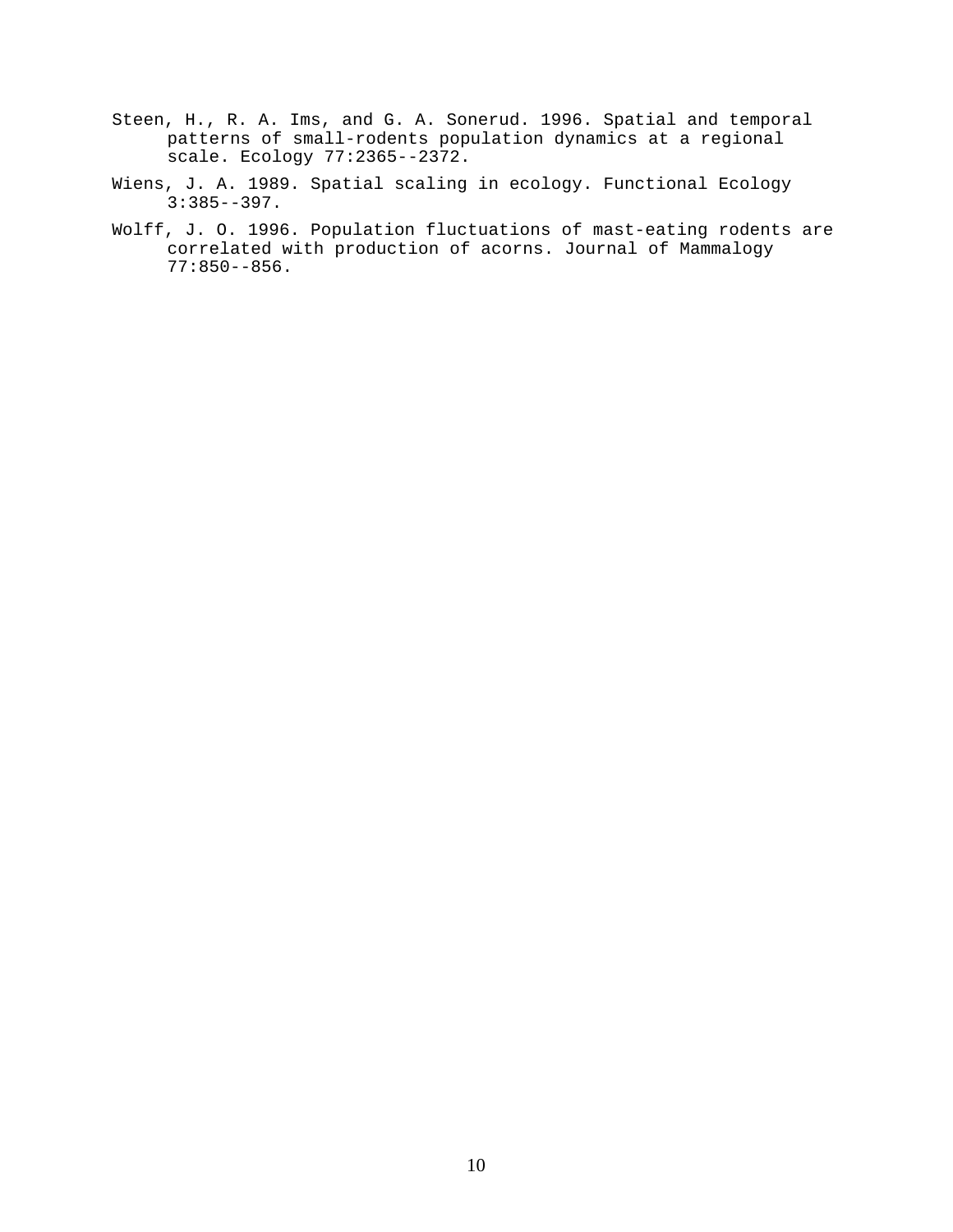

Fig. 1. Layout of 3 study grids on a forest landscape in northwestern New Brunswick, Canada. Three nested scales were surveyed: A = 1000-m grain,  $8 \times 8$  points, 4900 ha extent;  $B = 250$ -m grain,  $8 \times 8$  points,  $306$  ha extent; and C = 125-m grain, 5 x 6 points, 31 ha. Each survey point consisted of an array of 5 traps (inset). Topography of the site contributed to irregularities in the shape of the grids.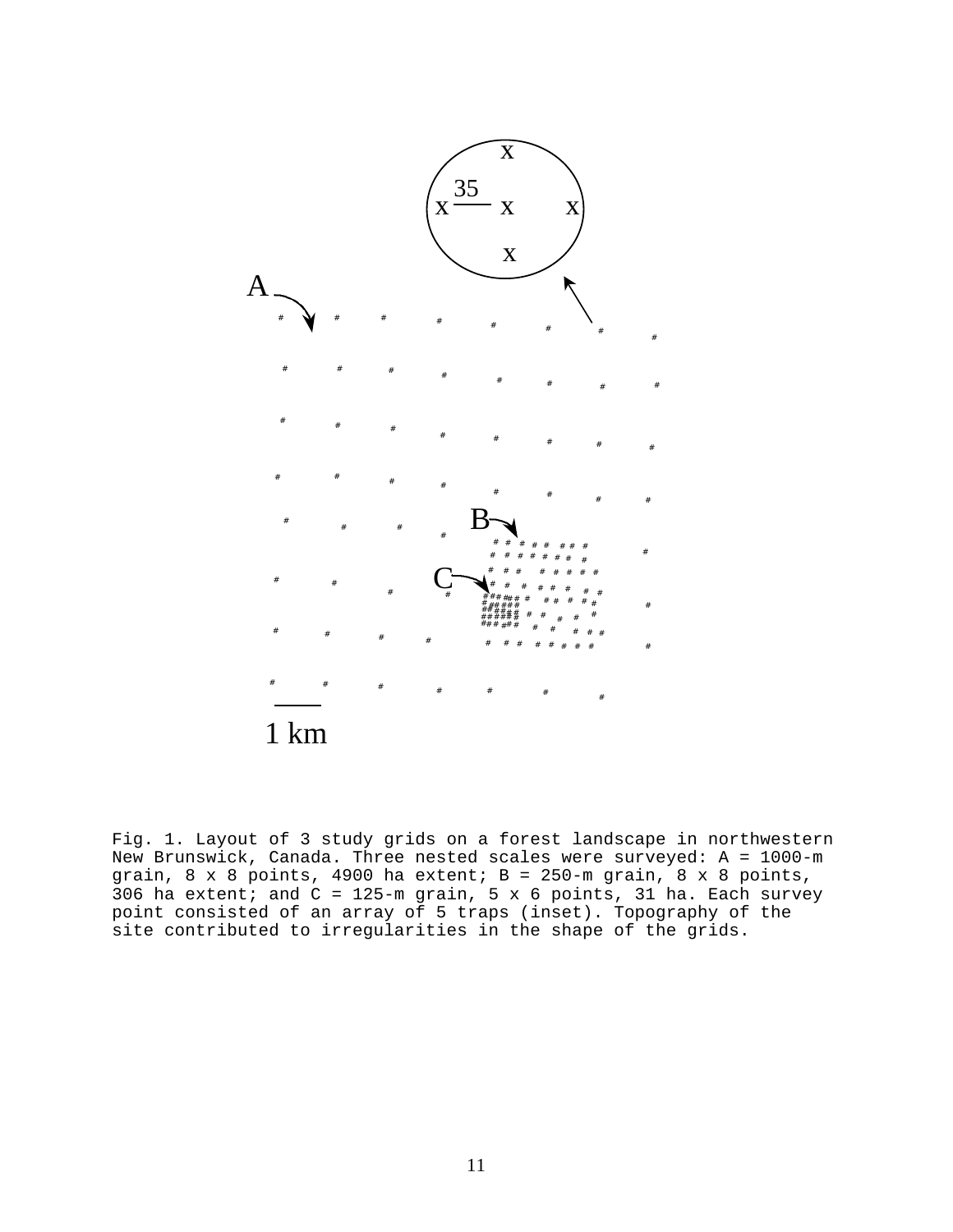

Trapping Session

Fig. 2. Relative abundance of deer mice captured on 4 different grids during a study in New Brunswick, Canada. Three nested grids differed in size: 125-m grain, 31-ha extent, 5 x 6 points; 250-m grain, 310-ha extent, 8 x 8 points; 1000-m grain, 4900-ha extent, 8 x 8 points. An adjacent grid was > 15 linear km to the north (250-m grain, 310-ha extent, 8 x 8 points). Trapping began in fall 1996 and continued each spring and fall until spring 1999.